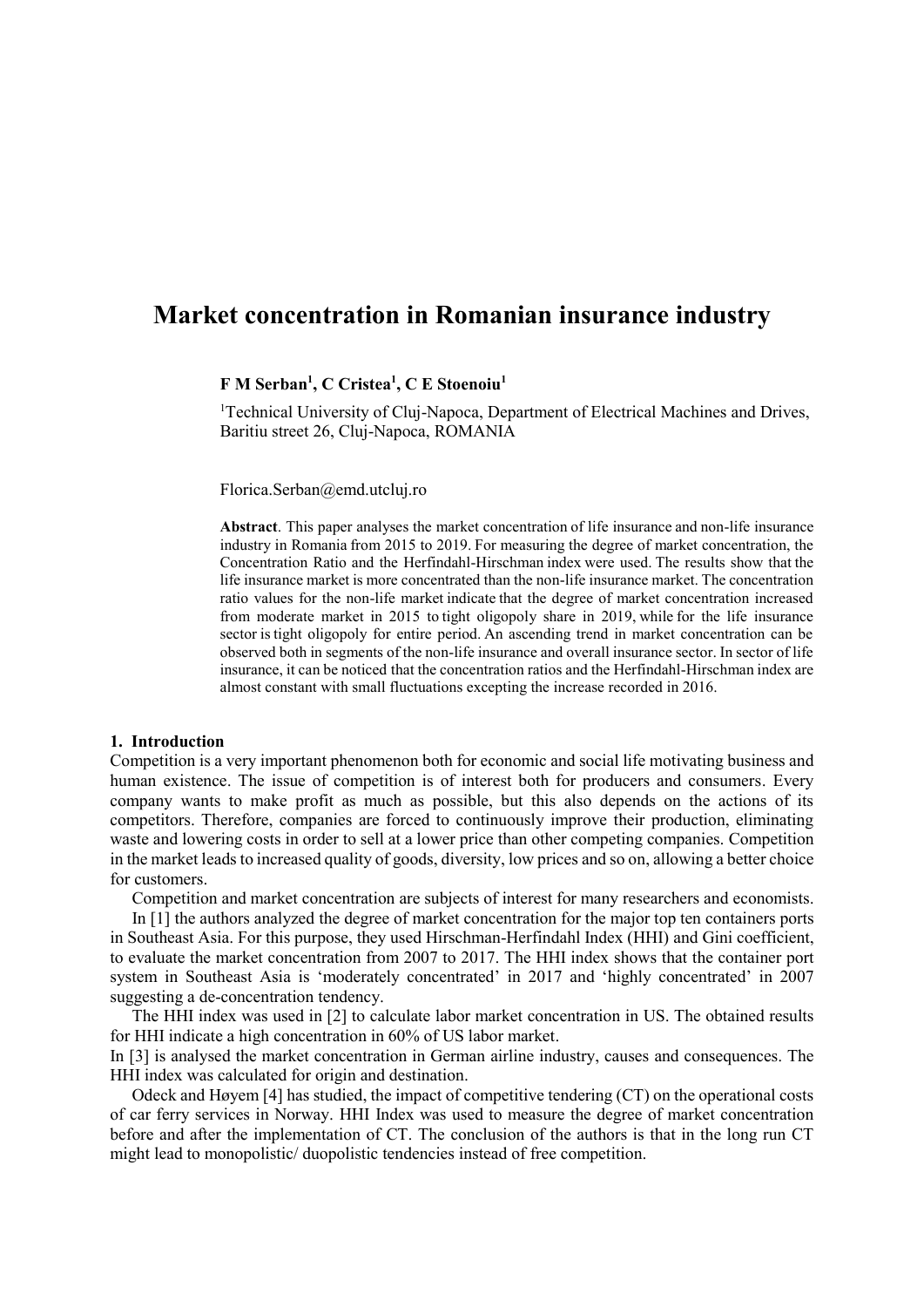Sukpaiboonwat et all [5] has studied the market structure of life insurance and non-life insurance industry in Thailand using the Concentration Ratio and the HHI Index to measure the degree of market concentration. The authors concluded that the life insurance industry in Thailand is tight oligopoly and moderately concentrated while the non-life insurance industry is monopolistic competition and unconcentrated meaning that the life insurance industry is more concentrated than non-life insurance industry.

Mărăcine and Gangone [6] have evaluated the Romanian insurance market from 2009 to 2012 period. For this purpose, the authors have identified a strategic group made up of the top 10 insurance companies holding an aggregate market share of approximately 80%. They used the concentration ratio and of the HHI index to assess the overall competitiveness.

Arych M, Darcy [7], investigated the competitiveness of Australian life insurance market during 1997-2017 period. They have calculated the main indicators of competitiveness such as growth rates of the life insurers number, concentration ratios; HHI index, or density of insurance. The results of the HHI index calculations show a high competition in the Australian life insurance industry respectively a low concentration in this market.

Insurances have an important role in the economic development of the countries representing an essential element of the market economy mechanism. Insurances are a need both for companies and individuals if we think that goods or values accumulated with much effort during a whole life can disappear in an instant as a result of natural disasters such as fire, an earthquake, hurricanes, explosions, accidents, floods or some other reasons. At the same time, health, physical integrity, work capacity can also be affected, leading to the impossibility of carrying out an activity, so the lack of income. The resulting financial loss cannot be offset other than by insurance.

This paper analyzes the market concentration of life insurance and non-life insurance industry in Romania from 2015 to 2019.

## **2. Methodology**

The market can be defined as the place where buyers(demand)and sellers(supply) meet to facilitate the transaction or exchange of goods, services, or information. The definitory elements of the market are: supply, demand, competition and price. In the modern economy the existence of perfect competition markets is a dream or an ideal that is not found in reality. Thus, in the main part of economic activity we face to various forms of imperfect competition market such as: monopoly, oligopoly and monopolistic competition. Table 1 highlights the characteristics of each of the four types of market.

| <b>Table 1.</b> Characteristics of market structure [8].                |                                                 |                                                     |                                                              |                 |  |
|-------------------------------------------------------------------------|-------------------------------------------------|-----------------------------------------------------|--------------------------------------------------------------|-----------------|--|
| Market structure Perfect competition Monopolistic competition Oligopoly | Monopoly                                        |                                                     |                                                              |                 |  |
|                                                                         | Number of firms Multitudinous of<br>small firms | Many of small companies Several big                 | firms                                                        | One company     |  |
| Kind of<br>Competition                                                  | Price competition                               | Non-price competition                               | Primarily non-None<br>price                                  |                 |  |
| Product<br>characteristic                                               | Homogeneous                                     | Differentiated                                      | Standard or<br>Differentiated substitution                   | Single without  |  |
| Barriers of<br>entrance                                                 | None                                            | None                                                | Companies<br>have issues to boundaries<br>market<br>entrance | Significant     |  |
| Price control                                                           | None                                            | Small                                               | Small                                                        | Considerable    |  |
| Examples                                                                | Food market                                     | Cosmetics market,<br>Restaurants,<br>Clothes market | Car<br>manufacturers, companies,<br>cigarettes               | Energy<br>Water |  |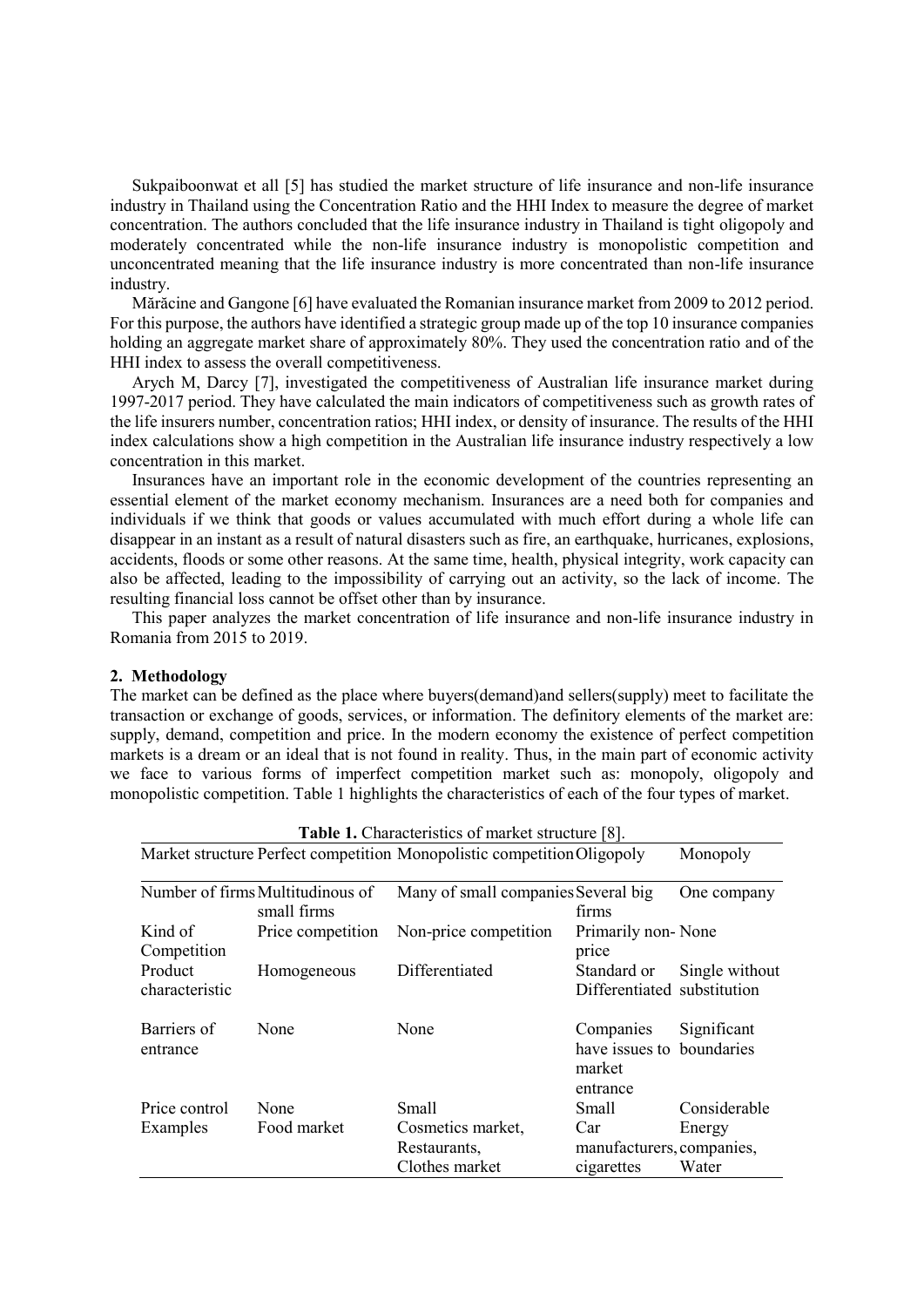The European Union policy in the competition field has the purpose to ensure a loyal competition and in equal terms between companies, on internal European market. The European Commission together with the national competition authorities in the member states guarantees that the competition rules are complied.

The Market share (W<sub>i</sub>) is computed dividing the total sales volume of the company (Si,  $i=1, 2, \ldots, n$ ) by the total sales of the industry (ST,) over a reporting period and indicates the degree of monopoly[5].

$$
W_i = \frac{S_i}{S_T} \tag{1}
$$

where n - is the number of firms in a given market.

According to [9] market influence is considered to begin to be felt at 15%, be significant at 25-30%, and strong at 40-50%.

Concentration shows the degree to which market share is concentrated in few or many hands or the oligopoly degree in an industry. The measurement of the concentration is important in practice but its measuring as a single index has limitations because the firm sizes distribution is rarely uniform. Often in industry there are many small firms, and their market share combined with a dominant firm is significant. Nevertheless, a unitary index is useful for comparison and analysis.

In this paper the Concentration Ratio and the HHI index are used to measures the market concentration in the Romanian life insurance and non-life insurance.

The Concentration Ratio (CR<sub>i</sub>) is determined by summing the market share of the leading firms (habitually four). For example, CR1 represent the concentration ratio for the largest firm, while CR4 and CR8 count the market share percentage owned by the four, respectively eight largest firms in an industry. In this way this ratio gives a lot of information about the top firms but say nothing about the others.

Having the output for each industry firms  $(S_i, i=1, 2,...n)$ ,  $CR_i$  are computed as follows[5]:

$$
CR_i = \frac{\sum_{i=1}^{n} S_i}{S_T} = \sum_{i=1}^{n} W_i
$$
\n
$$
(2)
$$

The HHI index is widely used to measure the market concentration. The HHI index is computed by summing the squared market shares (expressed as a [percentage\)](https://www.omnicalculator.com/math/percentage) of all firms operating in a particular market[5].

$$
HHI = \sum_{i=1}^{n} W_i^2 \tag{3}
$$

An interpretation of HHI index is as follows: the high values of the HHI index means a monopolised industry (monopolistic/oligopolistic market), while low values indicate a highly competitive market (perfect competition). An increase of HHI index show a decrease in competition.

The classification of the industries using the CR1, CR4 and HHI index can be shown in table 2.

| <b>Table 2.</b> The measures enassineation asing the CKT, CKT, and THIT [TV] |                        |                                                                   |  |
|------------------------------------------------------------------------------|------------------------|-------------------------------------------------------------------|--|
| CR4                                                                          | HHI                    | Interpretation of the Market                                      |  |
|                                                                              |                        | <b>Structure</b>                                                  |  |
| $CR4 = 0$                                                                    | $HHI = 0$              | Perfect Competition                                               |  |
| $CR_4 \in (0, 40)$ HHI < 1000                                                |                        | Monopolistic Competition,<br>Unconcentrated                       |  |
| $CR_4 \in [40, 60)$                                                          | $HHI \in [1000, 1800)$ | Monopolistic Competition,<br>Moderately concentrated              |  |
| $CR_4 \in [60, 90)$                                                          | $HHI \in [1800, 2500)$ | Tight Oligopoly, Concentrated                                     |  |
| CR4>90                                                                       | $HHI \in [2500, 9999]$ | <b>Effective Monopoly (near</b><br>monopoly), Highly concentrated |  |
| $CR1 = 100$                                                                  | $HHI = 10000$          | Monopoly                                                          |  |

**Table 2.** The industries classification using the CR1, CR4, and HHI [10]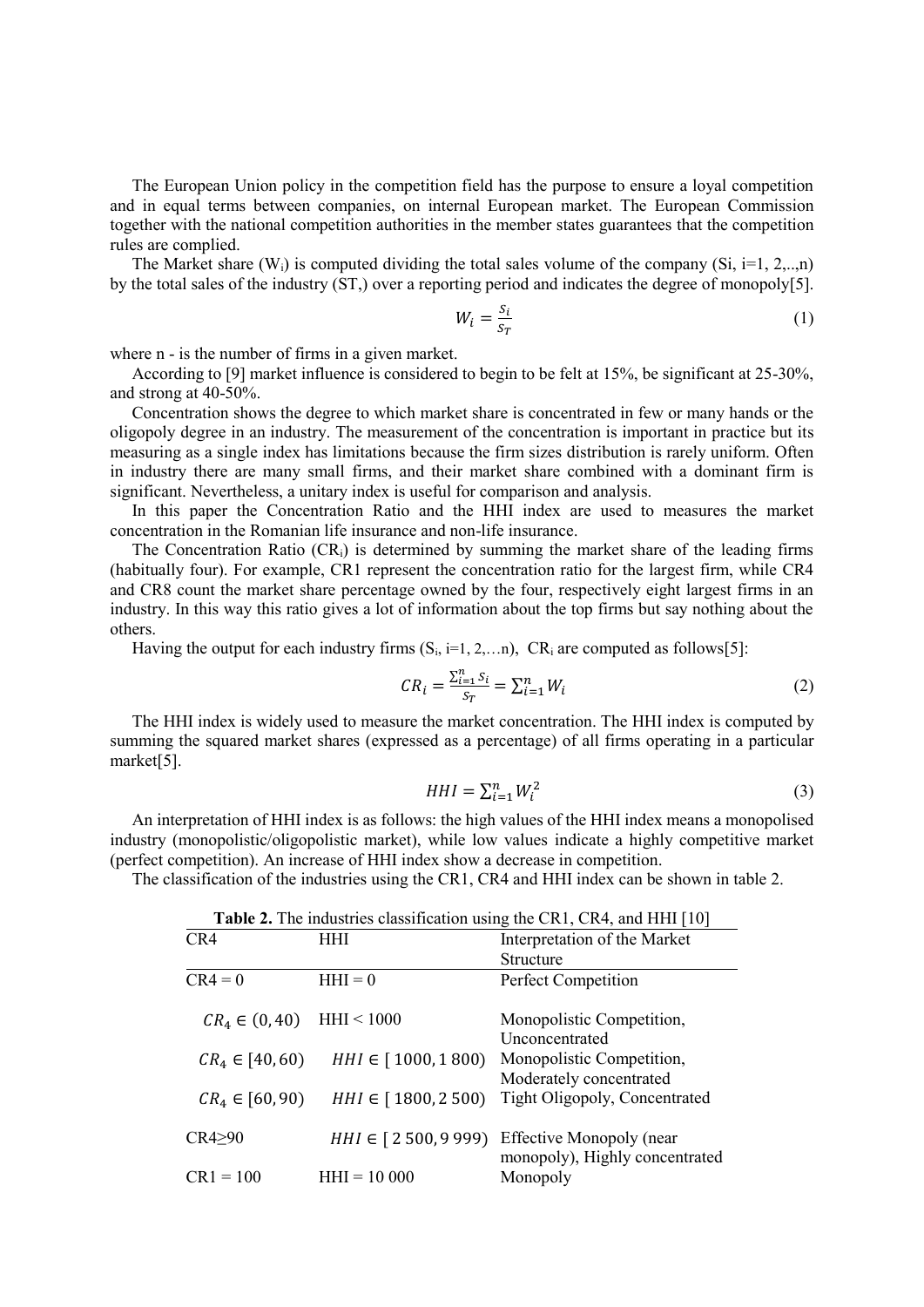The changes in the HHI index are used by European Commission when assessing mergers and acquisition. Therefore, in case of major competitors the proposed economic concentrations may be prohibited if the merger would create or consolidate a dominant player witch significantly reduce or limit competition in the European Union.

#### **3. Results and Discussion**

This paper investigates the market concentration of life insurance and non-life insurance industry in Romania from 2015 to 2019. The Concentration Ratio and the HHI index were used to measures the market concentration. For this purpose, the volume of the gross premiums written for each insurance companies from 2015 to 2019 were collected from financial situations, annual reports of insurance companies and Financial Supervision Authority [11]. Based on gross premiums written the share market for each company were calculated. Knowing the market share values, the Concentration Ratio and the HHI index were computed in order to measures the market concentration. Table 3 presents the market concentration for the overall (non-life and life) insurance sector.

| Table 3. Market concentration regarding overall insurance sector |                |                                                                                      |                |                |                |
|------------------------------------------------------------------|----------------|--------------------------------------------------------------------------------------|----------------|----------------|----------------|
| Year                                                             | 2015           | 2016                                                                                 | 2017           | 2018           | 2019           |
| CR1                                                              | 12.05          | 13.09                                                                                | 12.94          | 14.58          | 17.42          |
|                                                                  |                | low market share low market share low market share low market share low market share |                |                |                |
| CR4                                                              | 40.87          | 46                                                                                   | 47.1           | 48.63          | 52.75          |
|                                                                  |                | moderate market moderate market moderate market moderate market moderate market      |                |                |                |
|                                                                  | share          | share                                                                                | share          | share          | share          |
| <b>HHI</b>                                                       | 719            | 852                                                                                  | 884            | 922            | 976            |
|                                                                  | unconcentrated | unconcentrated                                                                       | unconcentrated | unconcentrated | unconcentrated |
|                                                                  | industry       | industry                                                                             | industry       | industry       | industry       |

Source: Computed by authors using data from Financial Supervision Authority and Annual reports of insurance companies

The concentration ratios CR1, CR4, CR8 based on market share of each insurance company, for the overall insurance segment, from 2015 to 2019 can be shown in figure 1 while the HHI index is highlighted in figure 2.





**Figure 1.** Concentration ratio of insurance companies regarding overall insurance sector



Source: Made by the authors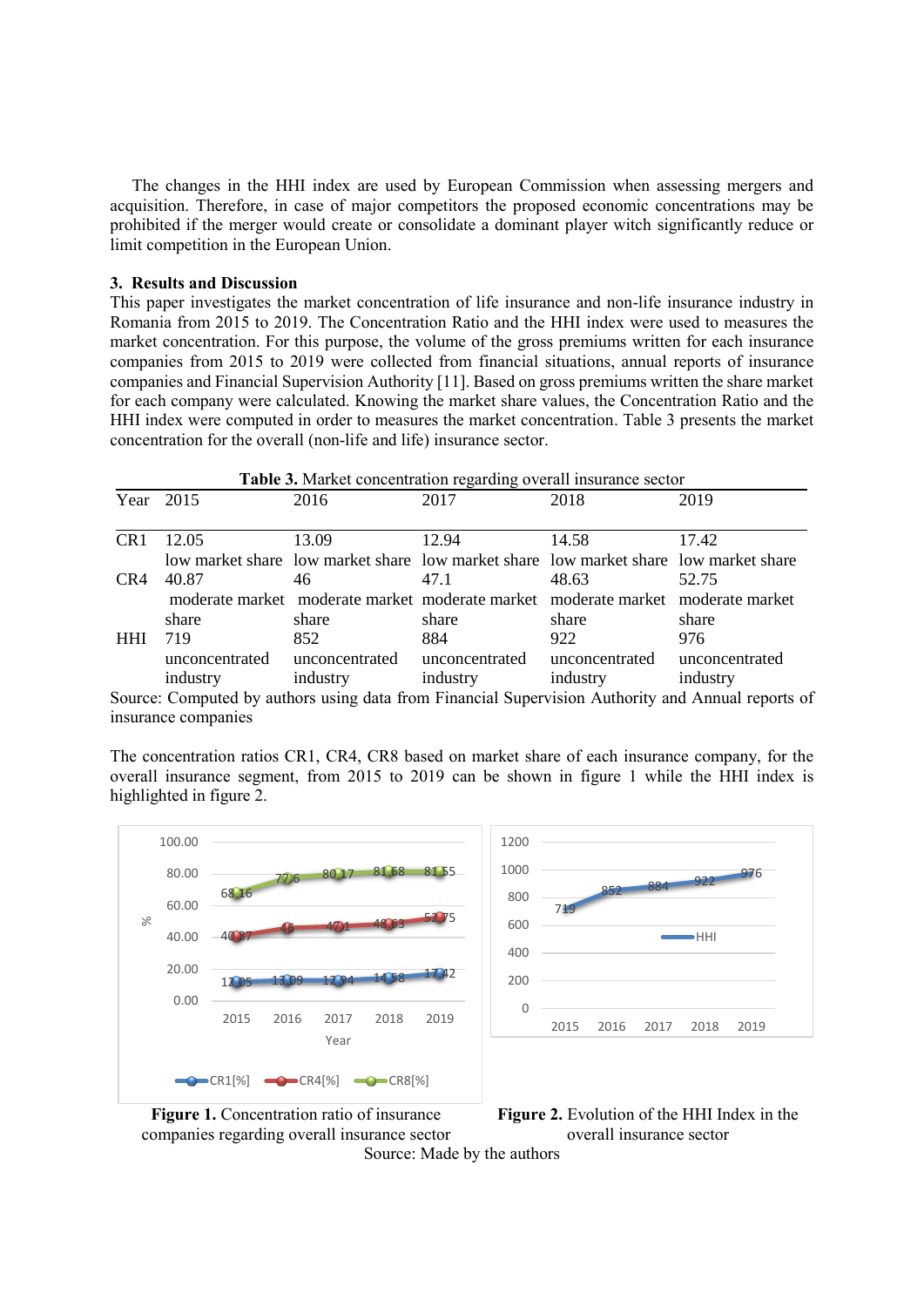It can be notice that the concentration ratios and the HHI follow an ascending trend meaning a decrease in competition. This descending trend in competition can be due to the decrease of insurance companies number present on the market from 35 in 2015 to 28 in 2019.

Table 4 presents the market concentration for the non-life insurance sector.

|            | Year 2015           | 2016                                                                                 | 2017         | 2018            | 2019                                                                                              |
|------------|---------------------|--------------------------------------------------------------------------------------|--------------|-----------------|---------------------------------------------------------------------------------------------------|
| CR1        | 15.42               | 16.69                                                                                | 17.01        | 19.04           | 22.87                                                                                             |
|            |                     | low market share low market share low market share low market share low market share |              |                 |                                                                                                   |
| CR4        | 52.31               | 58.67                                                                                | 61.91        | 63.5            | 69.27                                                                                             |
|            |                     | moderate market moderate market Tight oligopoly                                      |              | Tight oligopoly | Tight oligopoly                                                                                   |
|            | share               | share                                                                                |              |                 |                                                                                                   |
| <b>HHI</b> | 1022                | 1211                                                                                 | 1324         | 1374            | 1477                                                                                              |
|            | Moderate            | Moderate                                                                             | Moderate     | Moderate        | Moderate                                                                                          |
|            | concentrated        | concentrated                                                                         | concentrated | concentrated    | concentrated                                                                                      |
|            |                     |                                                                                      |              |                 | Source: Computed by authors using data from Financial Supervision Authority and Annual reports of |
|            | insurance companies |                                                                                      |              |                 |                                                                                                   |

**Table 4.** Market concentration regarding non-life insurance

Dynamics of change for concentration ratios CR1, CR4, CR8 in the non-life insurance segment, from 2015 to 2019 can be shown in figure 3 while the HHI index is highlighted in figure 4. The ascending trend for the concentration ratios and the HHI index observed in the overall insurance segment are maintained in the non-life insurance but the values of this indicators are higher compared to the overall insurance segment. This fact indicates a lower competition in non-life insurance compared to overall insurance segment.







1477

 $-HH$ 

Source: Made by the authors

Table 5 presents the market concentration for the life insurance sector.

The concentration ratios CR1, CR4, CR8 for the life insurance segment, from 2015 to 2019 can be shown in figure 5 while the HHI index is highlighted in figure 6. It can be notice that the concentration ratios and the HHI are almost constant with small fluctuations excepting the increase recorded in 2016. The values of this indicators are higher compared to the overall insurance segment and non-life insurance meaning that the competition is lower in life insurance compared to overall insurance segment and non-life insurance. This can be explained by the fact that Romania is not a country with a tradition in the field of life insurance as they are designed and practiced in developed countries. However, the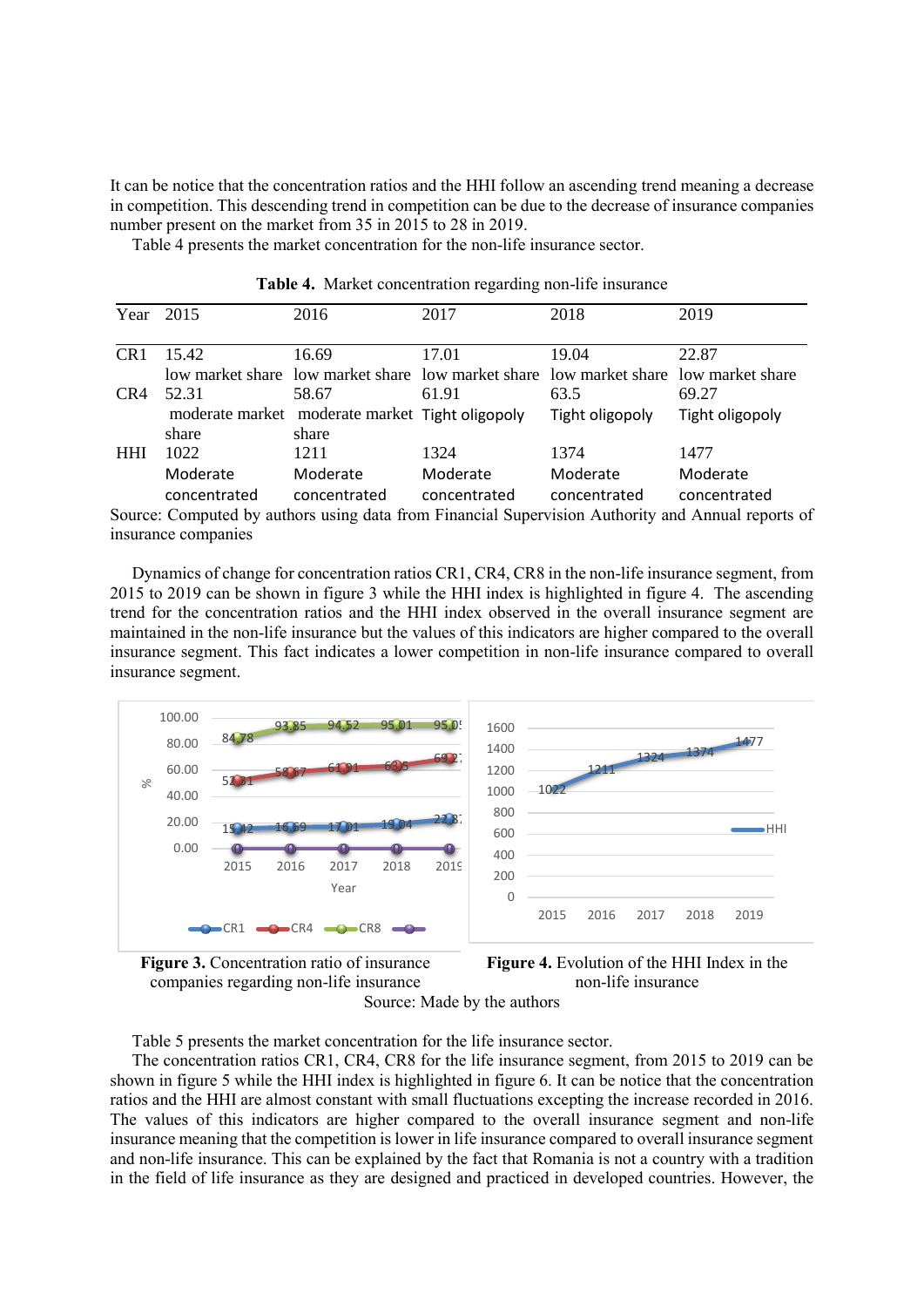Romanian life insurance market is a competitive market judging against the values obtained and highlighted in tables 3,4 and 5, although it is not in the maturity phase from this point of view.

| Table 5. Market concentration regarding life insurance |                 |                                                                                 |                 |                 |                                                                                 |
|--------------------------------------------------------|-----------------|---------------------------------------------------------------------------------|-----------------|-----------------|---------------------------------------------------------------------------------|
| Year                                                   | 2015            | 2016                                                                            | 2017            | 2018            | 2019                                                                            |
| CR <sub>1</sub>                                        | 32.85           | 32.67                                                                           | 31.76           | 32.34           | 31.52                                                                           |
|                                                        |                 | Moderate market Moderate market Moderate market Moderate market Moderate market |                 |                 |                                                                                 |
|                                                        | share           | share                                                                           | share           | share           | share                                                                           |
| CR4                                                    | 77.30           | 82.49                                                                           | 79.83           | 81.95           | 83.37                                                                           |
|                                                        | Tight oligopoly | Tight oligopoly                                                                 | Tight oligopoly | Tight oligopoly | Tight oligopoly                                                                 |
| <b>HHI</b>                                             | 1999            | 2310                                                                            | 2054            | 2117            | 2094                                                                            |
|                                                        |                 |                                                                                 |                 |                 | Moderate market Moderate market Moderate market Moderate market Moderate market |
|                                                        | concentration   | concentration                                                                   | concentration   | concentration   | concentration                                                                   |

Source: Computed by authors using data from Financial Supervision Authority and Annual reports of insurance companies



**Figure 5.** Concentration ratio of insurance companies regarding life insurance



Source: Made by the authors

#### **4. Conclusions**

The degree of market concentration in Romanian insurance market has been analysed in this paper. Firstly, the assessing of the overall competitiveness of the Romanian insurance market has been conducted followed by non-life insurance and life insurance based on the HHI index and market concentration ratio values.

The concentration ratio values for the overall competitiveness of the Romanian insurance market from 2015 to 2019 show that the degree of market concentration was moderate. HHI index has increased from 719 to 976 in 2019, indicating an unconcentrated insurance market.

The concentration ratio values for the non-life Romanian insurance market indicate that the degree of market concentration increased from moderate market in 2015 to tight oligopoly share in 2019. The HHI index based on market share of non-life insurance company has increased from 1022 to 1477. The HHI value of 1477 in 2019 indicate a moderate concentrated non-life insurance market.

The concentration ratio values for the life Romanian insurance market indicate that the degree of market concentration is tight oligopoly for entire period. The HHI index based on market share of life insurance companies has increased from 1999 in 2015 to 2310 in 2016 followed by a decrease in 2017